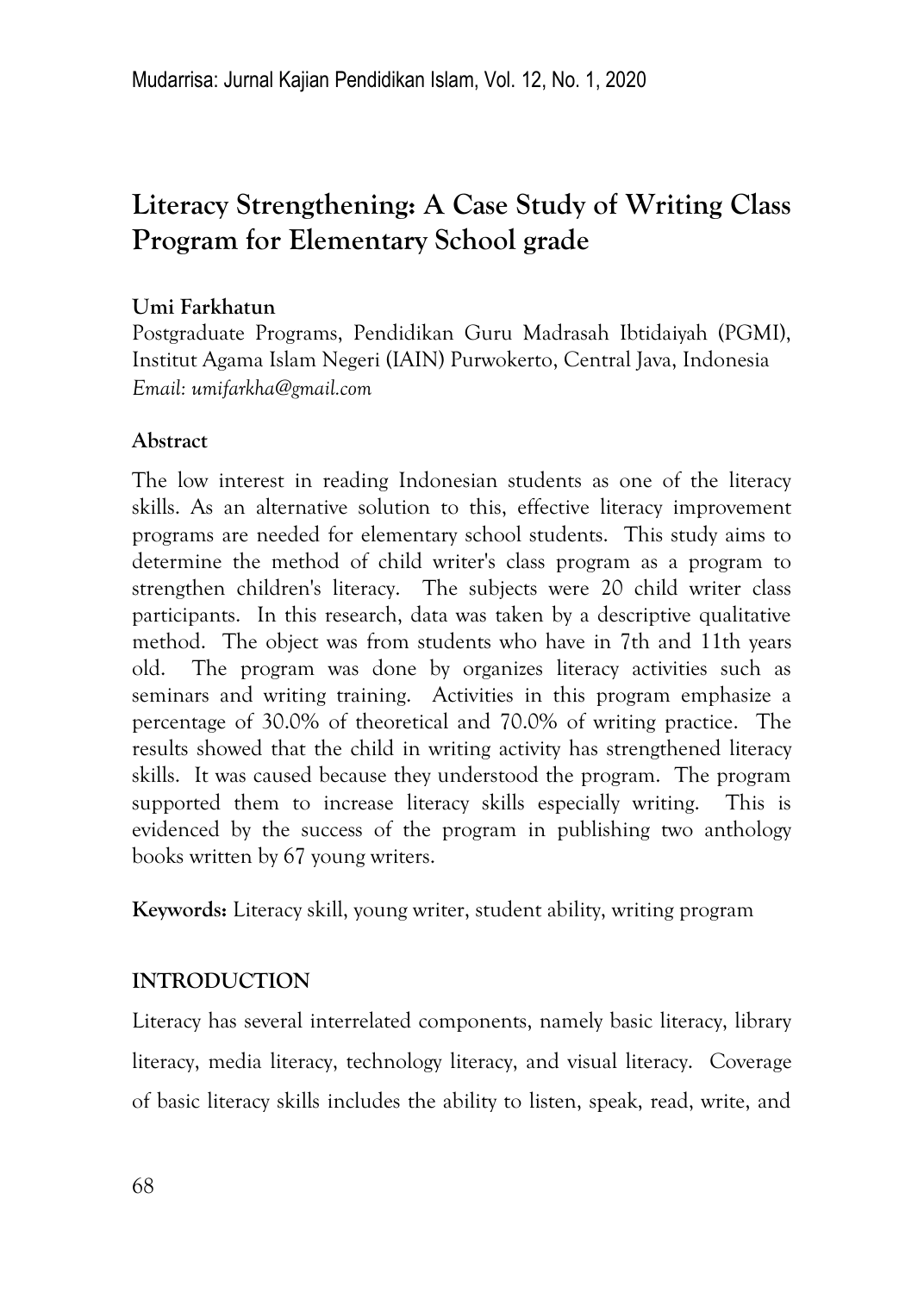count (Dikdasmen, 2016). Basic literacy skills are part of language skills in the school curriculum (Wilcox et al., 2020; Tarigan, 2015). Reading becomes one of the language skills that have an important role in language life (Safitri, 2019). If the intensity of reading is low, then other language skills such as writing, listening, and critical thinking will also be affected. Based on the explanation, it could be concluded that literacy is an integration of listening, speaking, writing, reading, and critical thinking skills (Priyatni, 2015). The essence of literacy is the activity of reading, thinking, then writing (Lin et al., 2018; Warsihna, 2016).

Literacy is needed by humans (Genlott, 2013). Especially for elementary school students in Indonesia as the next generation of the nation. But in fact, the ranking of Indonesian students' reading ability according to the *Program for International Student Assessment* (PISA) research was very low. Indonesia's ranking in this category ranks was  $3<sup>rd</sup>$  in the bottom of 41 participating countries with an average value of 371 in 2000. The increase in the average value occurred six years later to 393 and ranked 48<sup>th</sup> out of 56 participating countries. In 2009, Indonesian students' reading ability ranked  $57<sup>th</sup>$  out of 65 countries despite an increase in the average grade to 402. This ranking dropped again in 2012 to  $60<sup>th</sup>$ from a total of 65 participating countries with an average value of 396. The data shows the reading ability of Indonesian students is very alarming.

To overcome this situation, the Ministry of Education and Culture has made a regulation in the form of Minister of Education and Culture Regulation No. 23 of 2015 concerning the Growth of Character,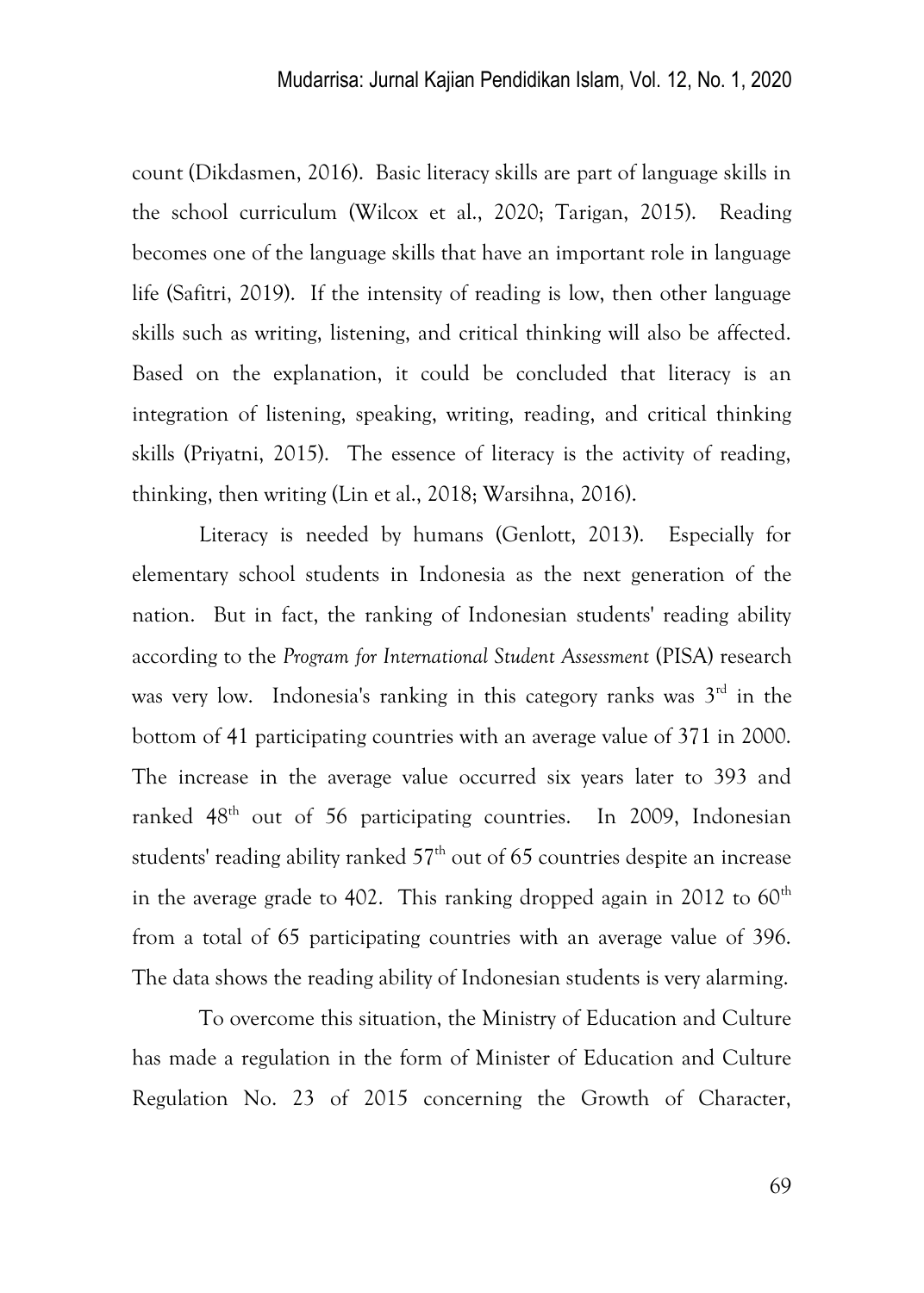Development Center, Language Development, and Development Agency. The Nation Literacy Movement or *Gerakan Literasi Bangsa* (GLB) as the flagship program of the regulation aims to improve the ability and interest in reading society. Another goal is to foster children's character through literacy culture (reading and writing). Library development as a source of information is also used as a way to foster and increase reading fondness (Ajisuksmo, 2019). According to Warsihna (2016), although the rules regarding the nation's literacy movement have been made by the government, they have not been encouraging. This is because until now the condition of literacy in reading and writing in Indonesian society especially students is still so minimal.

As a form of community support for the government, PKBM Ar Rosyid Purwokerto established a literacy strengthening program, called as" *Kelas Penulis Cilik*‖. The Kelas Penulis Cilik or Child writer class is a program that provides training for children in elementary school-age to actively write, especially short stories. This program aims to strengthen children's literacy skills in elementary grad early on. For this reason, it is necessary to research the program so that the method used as a means of strengthening children's literacy is known. After this research is carried out, it is hoped that the method will be useful for strengthening children's literacy culture and will increase their interest in participating in literacy strengthening programs. The results of this study can also be used as one solution to the problem of low interest in reading and writing Indonesian students.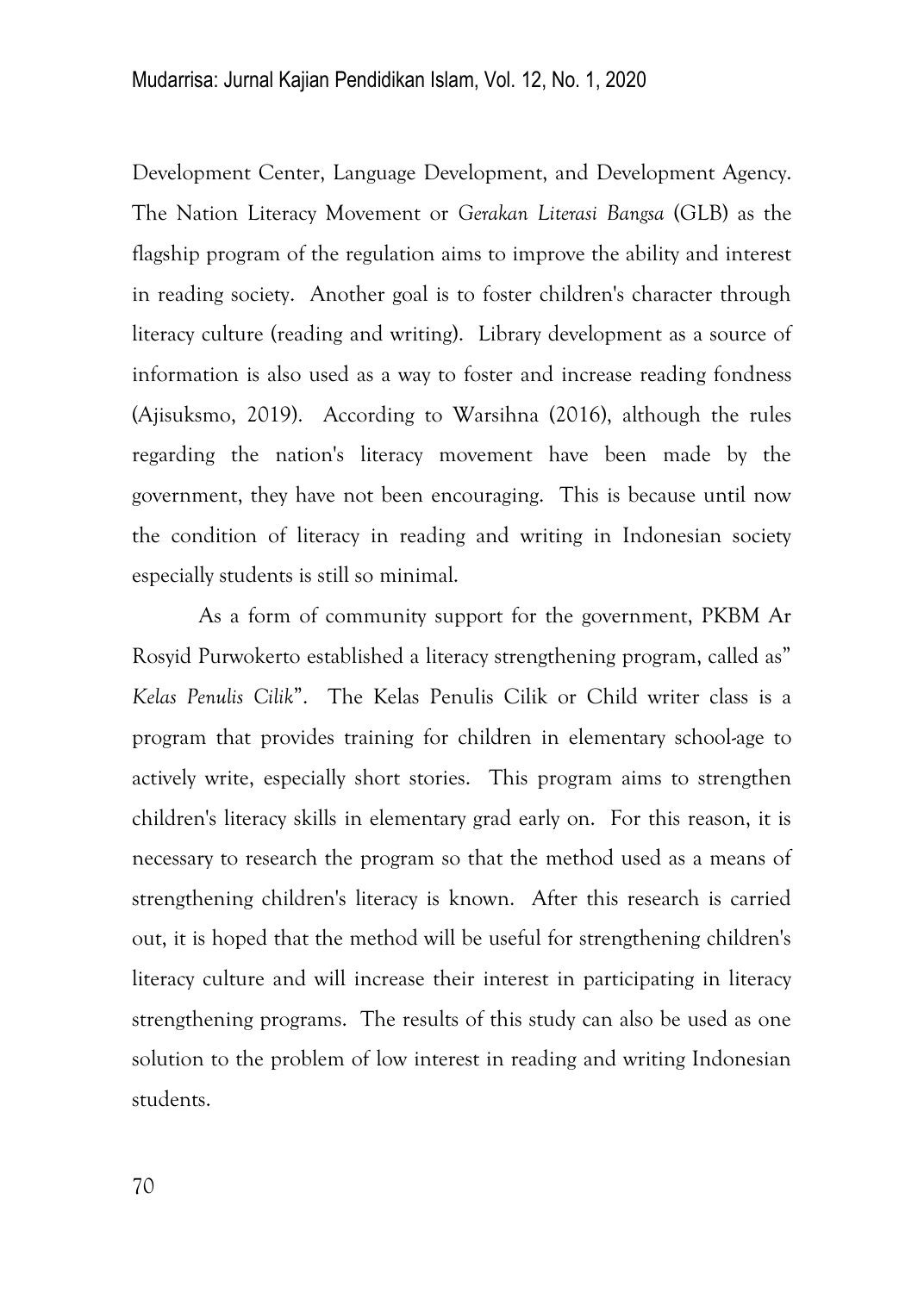Research on strengthening literacy was written by Anisa Shofiya entitled "Strengthening Student Literacy through Reflective Essay Writing: Implementation of Writing Programs for Reading in Higher Education" (Shofiya, 2017). Research on strengthening literacy was also carried out by Setiawan and Sudigdo in a journal entitled "Strengthening Literacy of Primary School Students through Library Visits". They argue that the library is one of the supporting literacy in which the school implements a planned and structured library visit program. This article also explains the stages of literacy planting (Setiawan, 2019). The difference between the two articles with the author's research lies in the object of research. Literacy strengthening activities studied by the author in the form of a program outside the school environment. From the author's research, a comprehensive method of supporting activities outside of school would be produced as a means of strengthening children's literacy. Besides, Andika's research emphasized on reading activities to increase reading interest, while child writers' class emphasizes more on writing activities to produce written.

Strengthening literacy for elementary school students certainly requires an interesting method and rarely discussed before. Activities that can stimulate students' interest in better literacy, such as child writer's class program. So, participants in the child writer class program at PKBM Ar Rosyid Purwokerto was observed well. Based on the explanation above, a problem formulation emerged, namely how the method of strengthening elementary school student's literacy through the program of child writers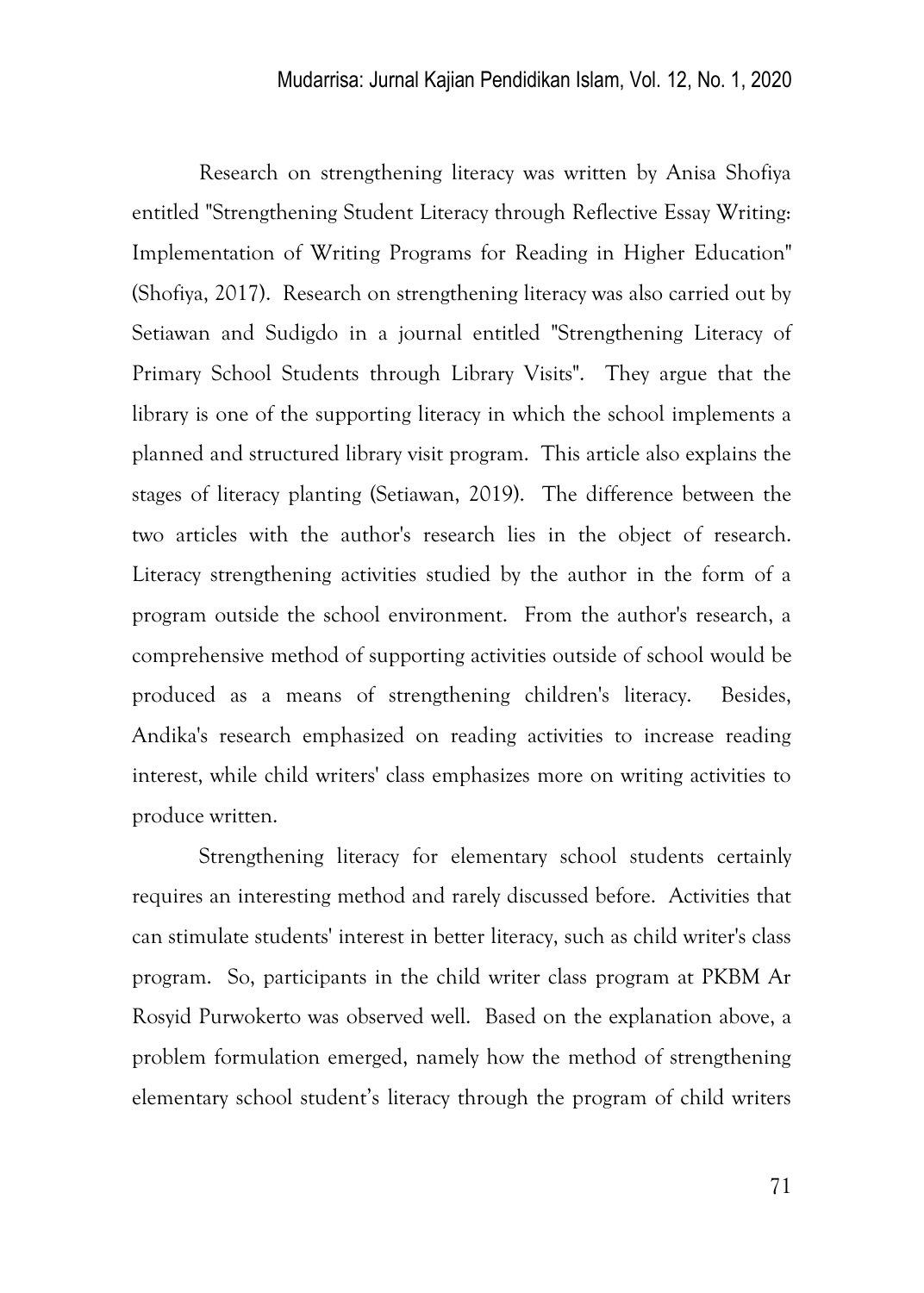in PKBM Ar Rosyid to overcome the low interest in reading and writing of Indonesian students.

### **METHODS**

This research used a descriptive qualitative method because it was done in natural settings and descriptive (Sugiyono, 2016). This study uses four stages of design in the form of pre-field, field activities, data analysis, and report writing. The first stage was the selection of research and licensing sites, initial observations, and preparation of research designs and preparing equipment used during the research process (Mangesti & Subrata, 2018). The next stage includes data collection through observation, interviews, questionnaires, and documentation.

Sources of data in this study consisted of subjects and research objects. The subjects were students who were participants of the child writing class program in elementary grade by a total amount of 20 students at the elementary school level. There were the amount of 3 students who were still intensely participating in the program when the study was conducted. The object of this research is the activity in the child writer's class program. This study uses observation instruments that are used to find out the activities of child writers' class program from beginning to end in several meetings. The interview instrument or questionnaire was given to the founder as tutor, participants, and parents of program participants.

Documentation in the form of pictures and videos during the student writer's class. The next stage included observations, interviews, questionnaires, and documentation in the form of pictures and videos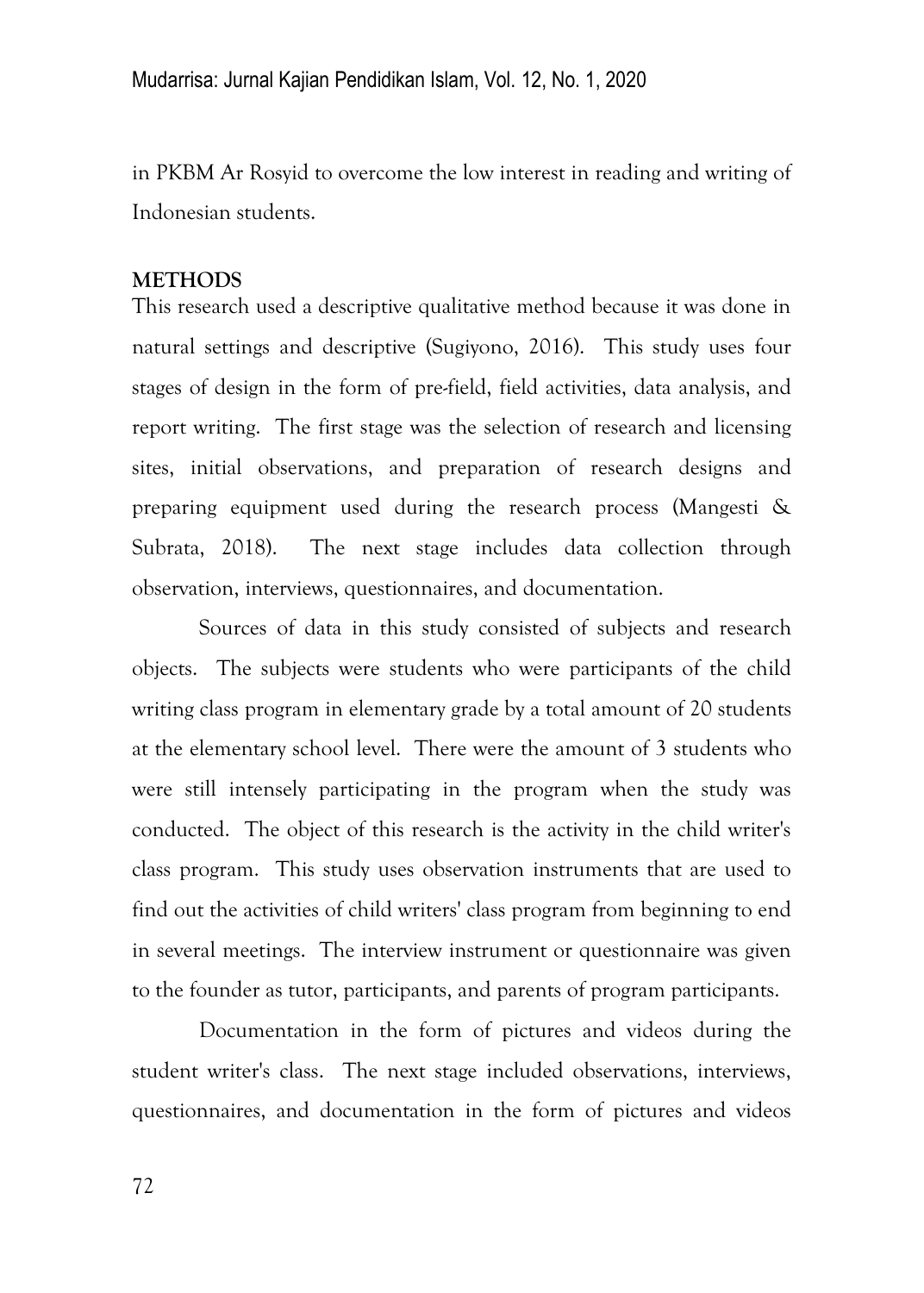during the child writer's class. It was caused by interviews and questionnaires to have advantages and disadvantages of each, then using a combination of the two methods will bring better benefits.

The next stage was data collected where the source of data from the field will be analyzed so that the data can be concluded as a result of research. This study uses Miles and Hubberman's analysis in the form of data reduction, data display, and data verification. The fourth stage is the writing of reports in the form of the analysis of observational data, interviews, questionnaires, and documentation written in the form of research reports.

### **DISCUSSION**

In this research, data analysis was done by interviewing and documentation by the naturalism process.

### **Child Writer Class Program**

The child writer's class program was established in 2018. The purpose of forming a child writer's class is to provide facilities for children who interested in writing. The schedule for learning in child writers' class is held every Monday at 4–5.30 pm at PKBM Ar Rosyid Purwokerto, Central Java region. Because there is no time limit in participating in the program, there were participants who follow it for only a few months and there are those who follow the program for up to one year.

When the child writers' class program was established, there were five children be participants. Subsequently, some participants left the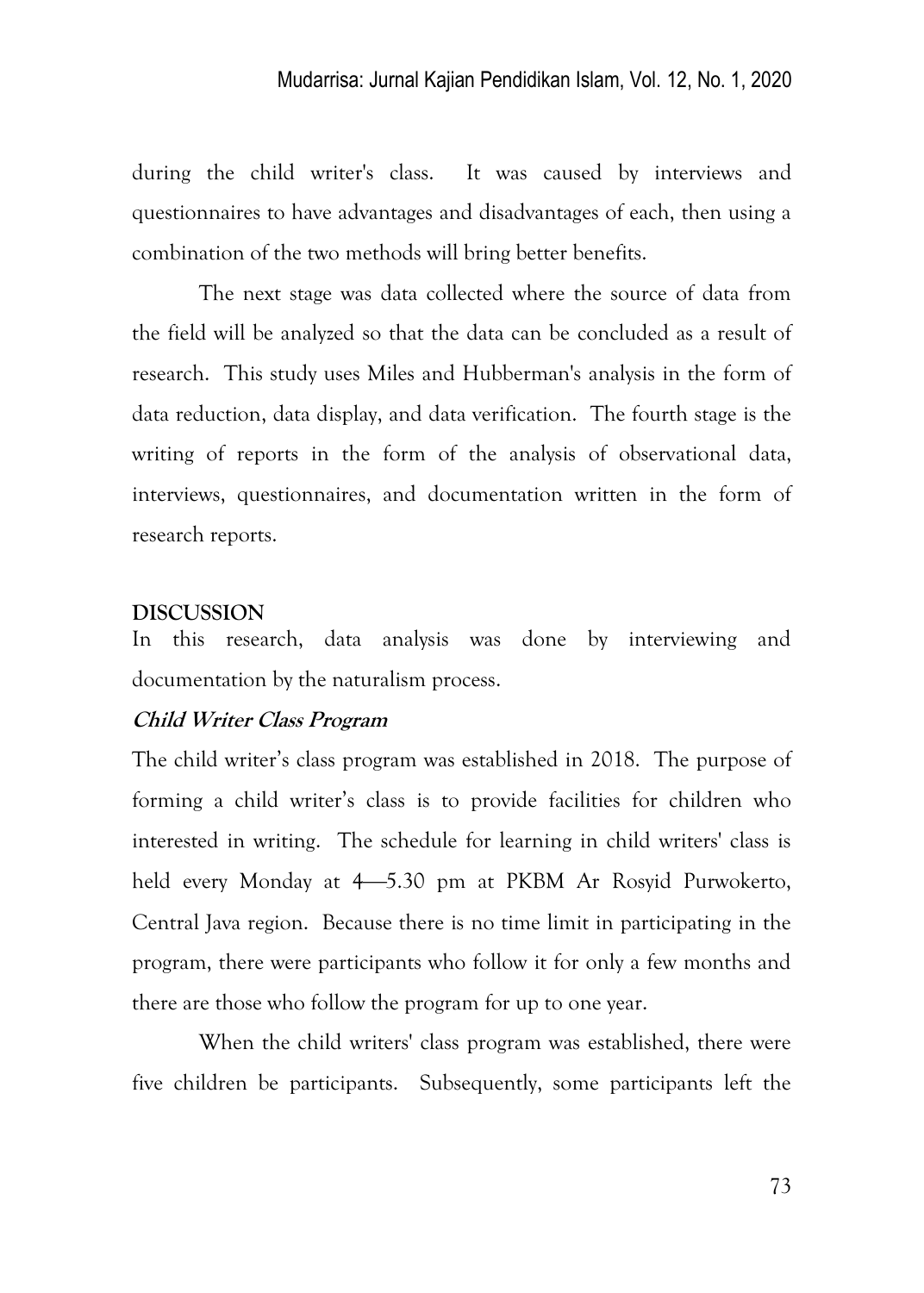program and enter another participant. The number of participants had increased to ten children who joined the program intensively. When this research was conducted, three children were still intensely participating in the program. In total, there have been twenty children who have participated in this program. The fee was given for 50.000 rupias per month and it was affordable for middle and upper economic families. Some children receive scholarships in the form of free education in the child writer's class for two months because their story scripts are selected by PKBM Ar Rosyid as the organizer.

Although this program has been socialized by word of mouth, give away, making posters or flyers, and through social media but it still experiences some obstacles. The obstacle is the absence of a special team that handles the program so that it still must be handled by the founder herself. On the other hand, PKBM Ar Rosyid has many other programs and this makes the program management not optimal. Another obstacle is the lack of interest of children in participating in the program. This is evident from the amount of 67 writers whose work is written in the anthology of short stories, only in percentage 29.0% of them who intensely taking part in child writers' classes. Even after their manuscripts were selected and received a free education in this program for two months it still did not add significantly to the participants.

#### *Child Writers Class Participants.*

This program was intended for children of elementary and junior high school age who have an interest in writing. When the study was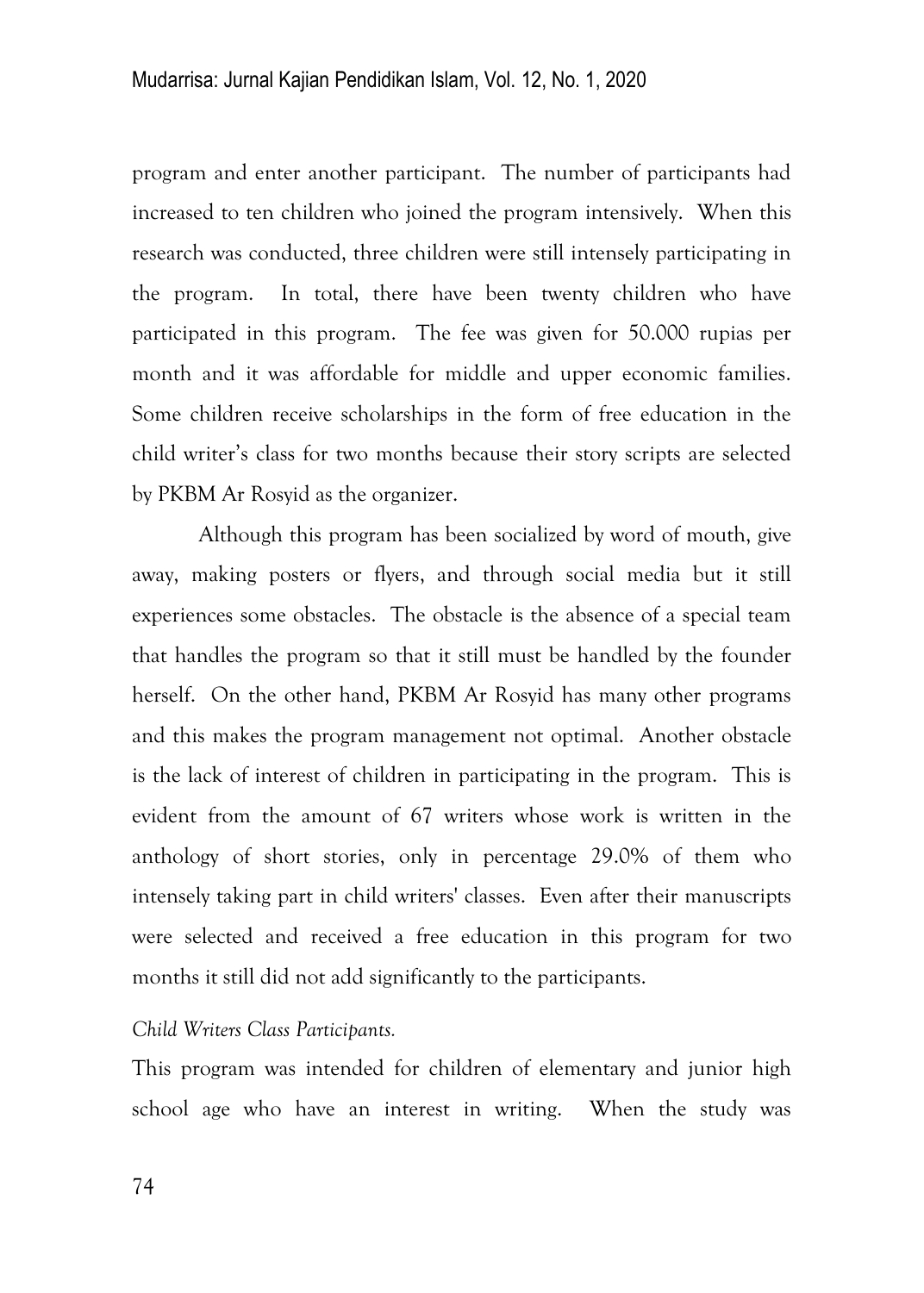conducted, participants of the young writers class ranged in age from  $7<sup>th</sup>$  to 11<sup>th</sup> years, as in elementary school grade. Students felt happy by joining the program because they made new friends. Besides, they were guided in a focus by teachers or tutors who are patient. Students used laptops when writing and successfully publish their work in a book. Participants have been fond of reading, writing, and telling stories since childhood. These hobbies have started in the first, second, and third class of the elementary school. This is evidenced by the collection of reading books that the participants already have, amounting to 90 copies. The collected books of participants were varied, ranging from textbooks, storybooks, poems, motivational books, anthology, novels, and even comics.

Some of the reasons participants took part in this program were wanting to publish their book while developing knowledge. They also have a curiosity about stories and how to make them. Besides, participants want to connect hobbies in the field of writing. Another reason is that they want to be able to convey kindness to everyone through their writing. Some participants took part in the program because they received a little coercion from their parents.

The parent's reason included their children in this program is to develop children's talents and creativity. Parents saw the potential and love of their children in the writing world. They wanted to reduce the intensity of children's interactions with gadgets. Parents want their children to have good writing skills with intensive guidance. They could channel children's hobbies. Some parents who have children who are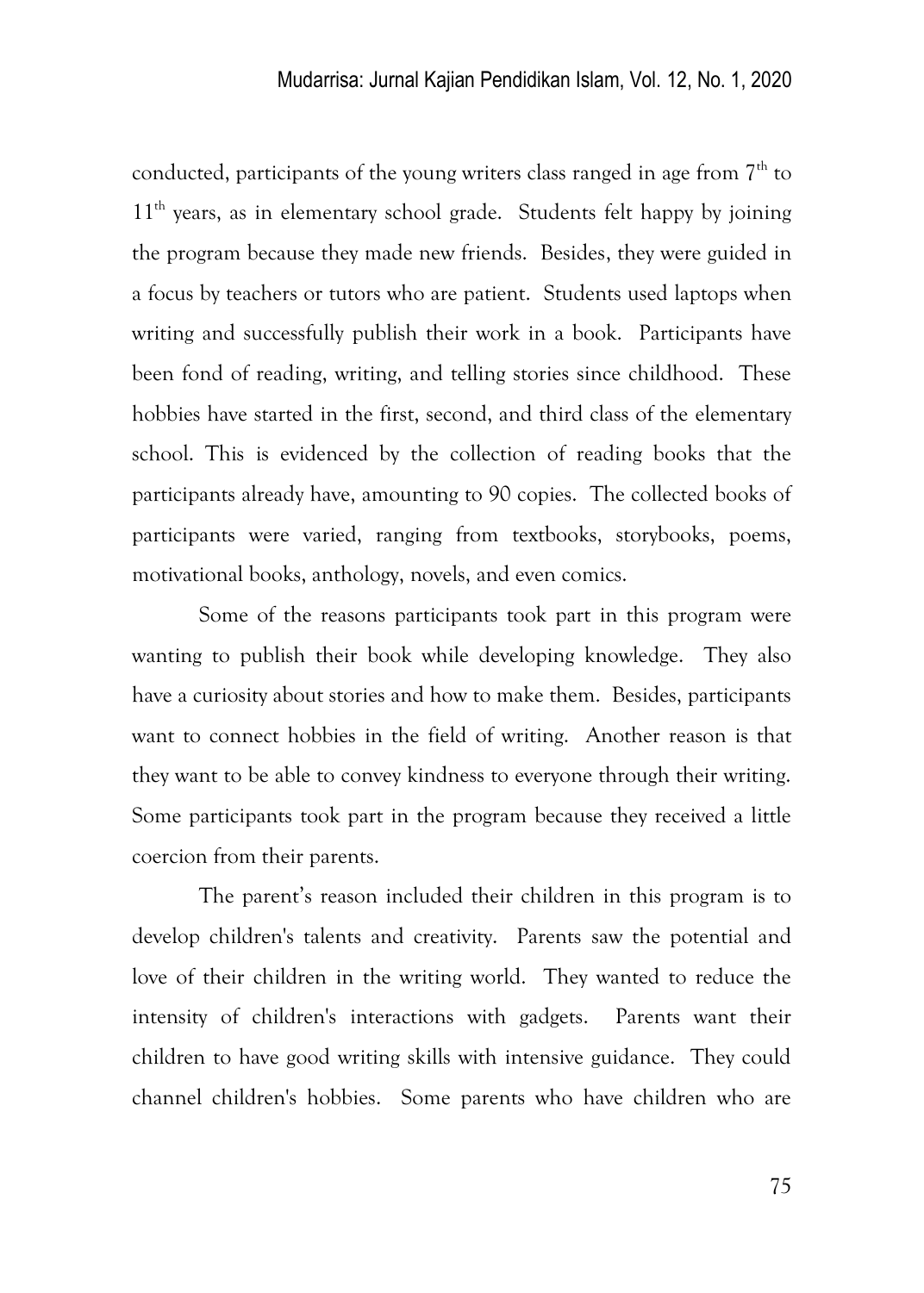closed and difficult to discuss want their children to put their thoughts into writing.

The source of inspiration for participants when writing comes from the experiences, readings, news, and life stories of people around them. The inspiration is also obtained from the daily events from their experience. The activities carried out in the child writers' class also inspired participants. Some of the obstacles faced by the participants during the activity and the process of producing work include the fact that when reading intensity decreases it will cause difficulties to think about themes. There are also difficulties when thinking of an idea about a short story conflict. Another difficulty experienced by the participants was when making the main idea and determining the right story title. That is because the participants felt they lacked ideas. When writing, participants feel often less careful about punctuation. The hardest obstacle is when there is a feeling of laziness to write because of decreased motivation and fatigue because of participating in other extracurricular activities.

#### *Activities in the Child Writers Class Program.*

Some of the programs that have been carried out by the child writer's class in addition to routine activities hold a children's story writing contest. This activity was held on 1st May of 2018 and 23rd of December of 2018. Participants in this competition consisted of two categories. The first category is for students of elementary school grade  $3-6$  and the second category is for students of junior high school grade  $7-9$  specifically from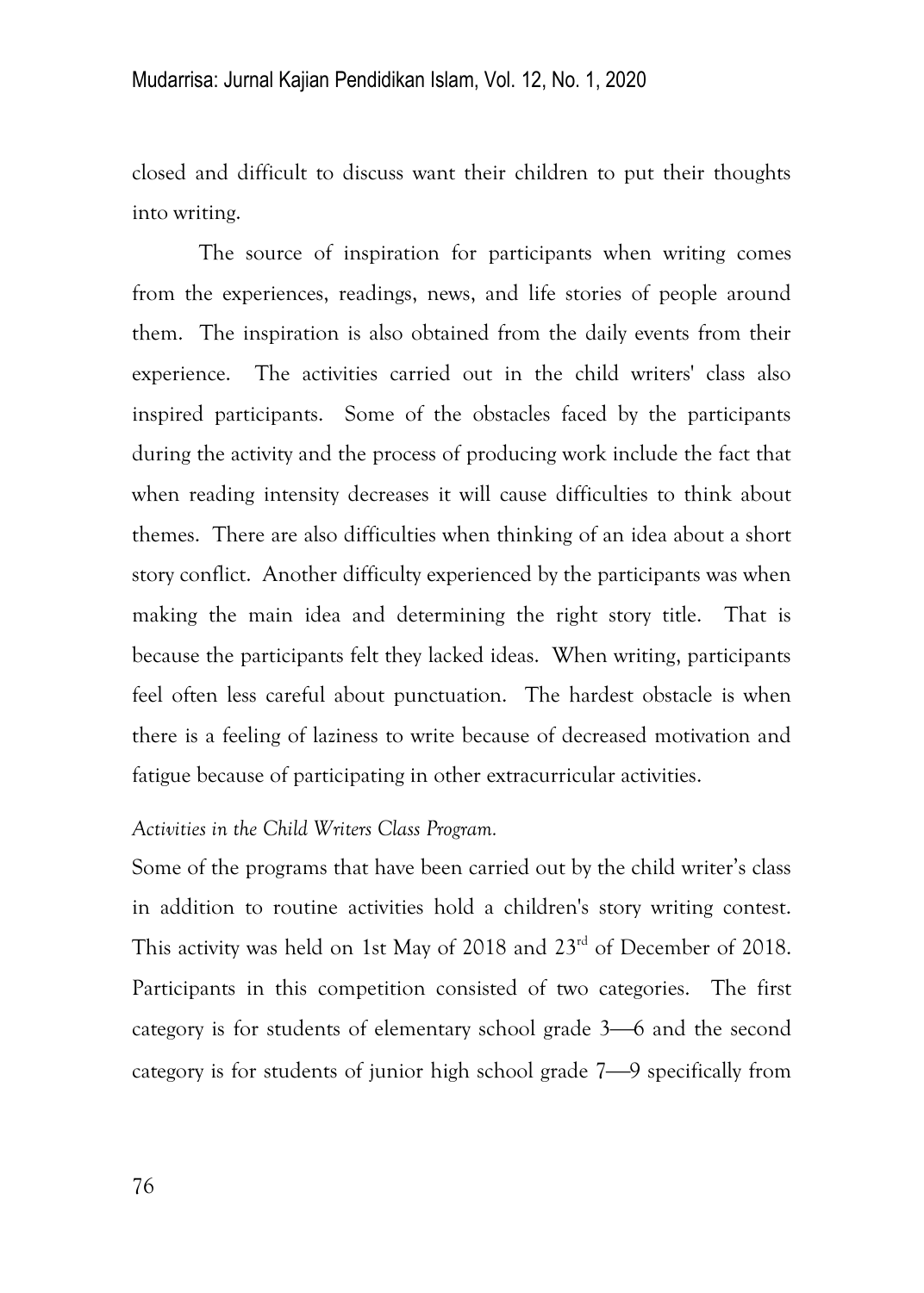the Banyumas region area. 50 up to 60 of the best works have been recorded from this activity.

Another program is to hold a fable fairy writing contest. This activity was carried out on 4th August of 2019. Participants in the competition were not only intended for students from formal institutions in the Banyumas Regency area but also from non-formal institutions namely pursuing packages A and B.

Book Review was held on November 25th, 2018 to coincide with the launch of the first anthology book entitled "Friendship Camp". This activity together with training in fun writing children's stories. The resource person in this activity was a teacher and writer named Thomas Utomo. The next program is training on writing fable fairy tales. This activity was carried out on July  $14<sup>th</sup>$ , 2019 to coincide with the launch of the second anthology book entitled "Blue Ink Instructions". The resource persons in this activity were the writer of the novel Cinta Naik Tangga and the owner of the SIP Publishing publisher named Indra Defandra.

#### *Learning Methods in the Child Writer Class*

The learning method used in the young writers' class program applies theory in the percentage of 30.0% and 70.0% of the practice of writing directly. Writing skills not only require talent but also emphasize the existence of sustainable practice (Dalman, 2014). This method aims for students to make work in the form of children's stories or short stories and poems by typing directly on a laptop or paper for those who do not have a computer. The forms of learning activities in this program are: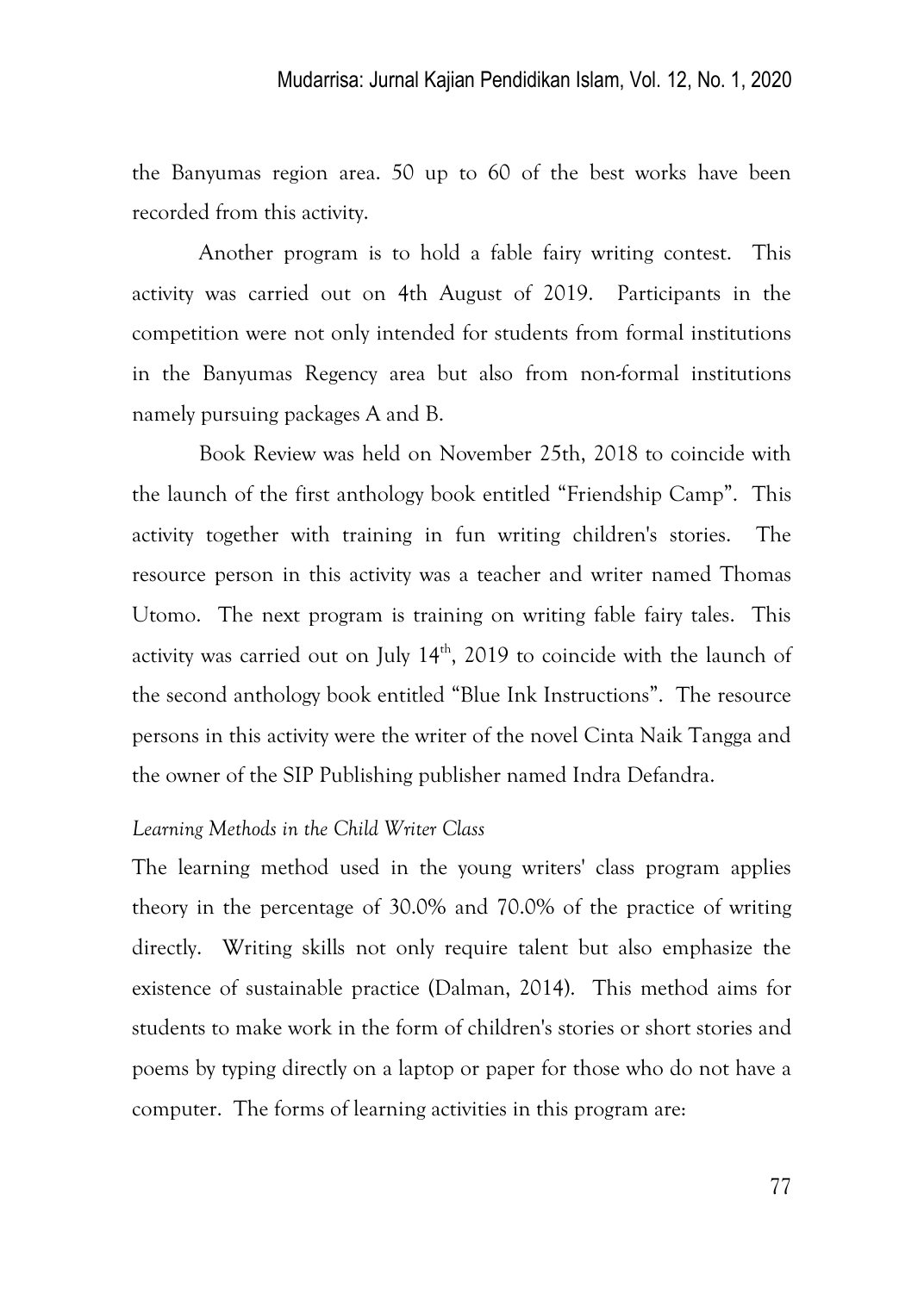### Mudarrisa: Jurnal Kajian Pendidikan Islam, Vol. 12, No. 1, 2020

First, participants were read stories from children's books or magazines. Then the supervisor asks the participants one by one about the contents of the story that has been read like who the character is, and other intrinsic elements of the story. If the asking questions finished and all participants have answered, the supervisor gives theory and an overview of writing a story such as making an interesting title. This method is used to develop expressive language skills (Moore, 2014). Then, the participants were trained to use interesting words and sentences, correct punctuation, and were trained on how to use a laptop before starting practice.

Second, practice starts by asking inducement questions like "What activities did you do at school today?‖ Tell us about your experience." or "What are your activities like at home?" Reflective essay writing is applied to help strengthen literacy and increase motivation (Shofiya, 2017). After participants are accustomed to writing events, they are asked to make certain themed stories according to what they are interested in such as stories about friendship, adventure, fables, mysteries, and others. In the abstract children will write different things and bring out the uniqueness of their respective writing.

Third, the mentoring activity was more focused on each participant. The coach motivated and guide them through fun activities such as teaching editing and typing on a computer. After the practice is completed then an evaluation is conducted by the supervisor such as

78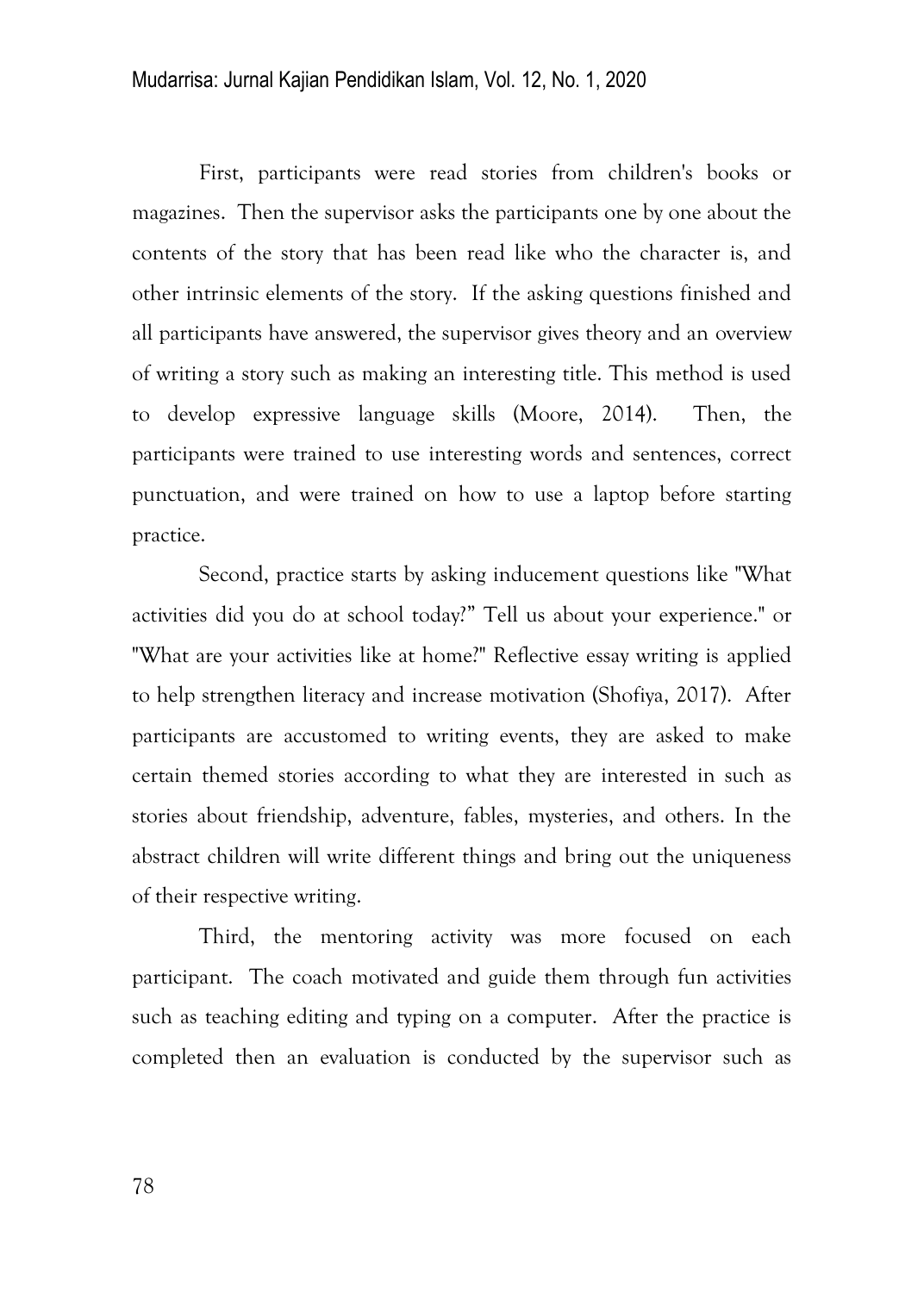asking about the difficulties and challenges faced by the participants. The writing activity program was shown in Figure 6.



Figure 6. Writing Activity Program

The writing activity can support them in a lot of ability, including reading and also others. Their mentor will give directions to them on how to improve literacy ability. It caused, student's literacy can help them to increase their learning process (Fakhriyah et al., 2017).

# *Creation of Child Writers Class Participants.*

The program has published two short story anthology books. The first book was titled "Friendship Camp". The first printing was published in October 2018 and contained 33 story titles written by 33 young writers. Some of the titles of the stories in this book are "Friendship Tree House", "Bathroom Mystery", "Surprise for Fairy Angelina", "Friendship Camp", and one titled was "Trail Adventure", and others. The second book entitled "Blue Ink Instructions" was published in January 2020 and contained 50 short story titles written by 50 young writers. Some of the titles of the stories in this book are "Helping Daughter", "Blue Ink Instructions", "My Brother My Best Friend", "Study Tour", "Just Best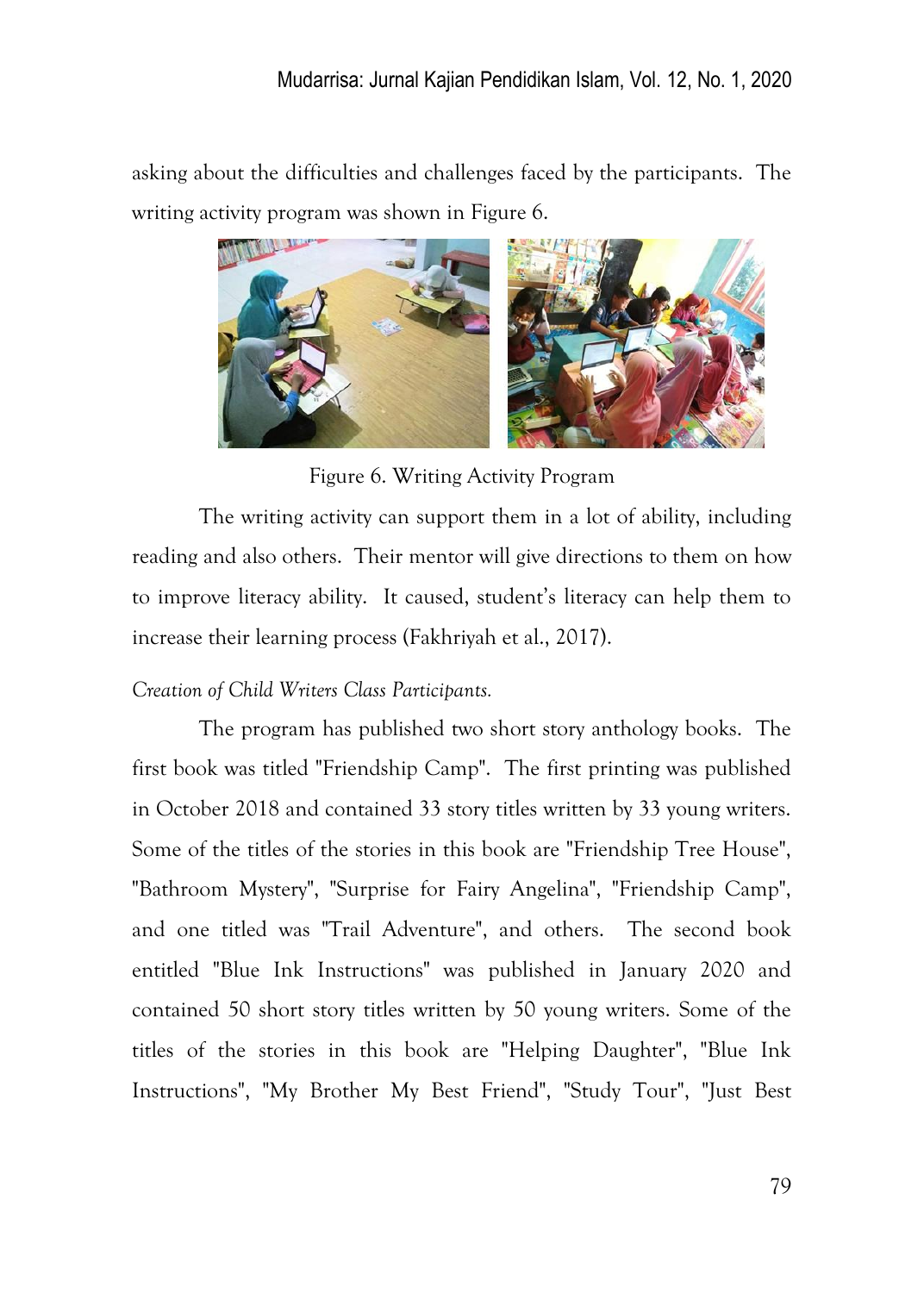Friend", and others. Both of them were published by SIP Publishing Banyumas. The total authors of these two books consist of 67 students from 20 participants in the Child writer class program and 47 participants in the writing competition organized by this program. This book had printed 500 copies and his first book has been sold out and one of them was showed in Figure 7.



Figure 7. Anthology book was written by students

# **Supporting Factors of Literation Culture Planting**

The success of planting and strengthening children's literacy from an early age cannot be separated from the role and support of parents (Zati, 2018). Parents of child writer class participants have tried to instill literacy culture in their children.

The methods to instill literacy culture in their children include: (1) Give support by introducing their children to books that are safe to hold and bitten both with pictures and striking colors and make the children enthusiast; (2) Frequent storytelling and reading stories with an expressive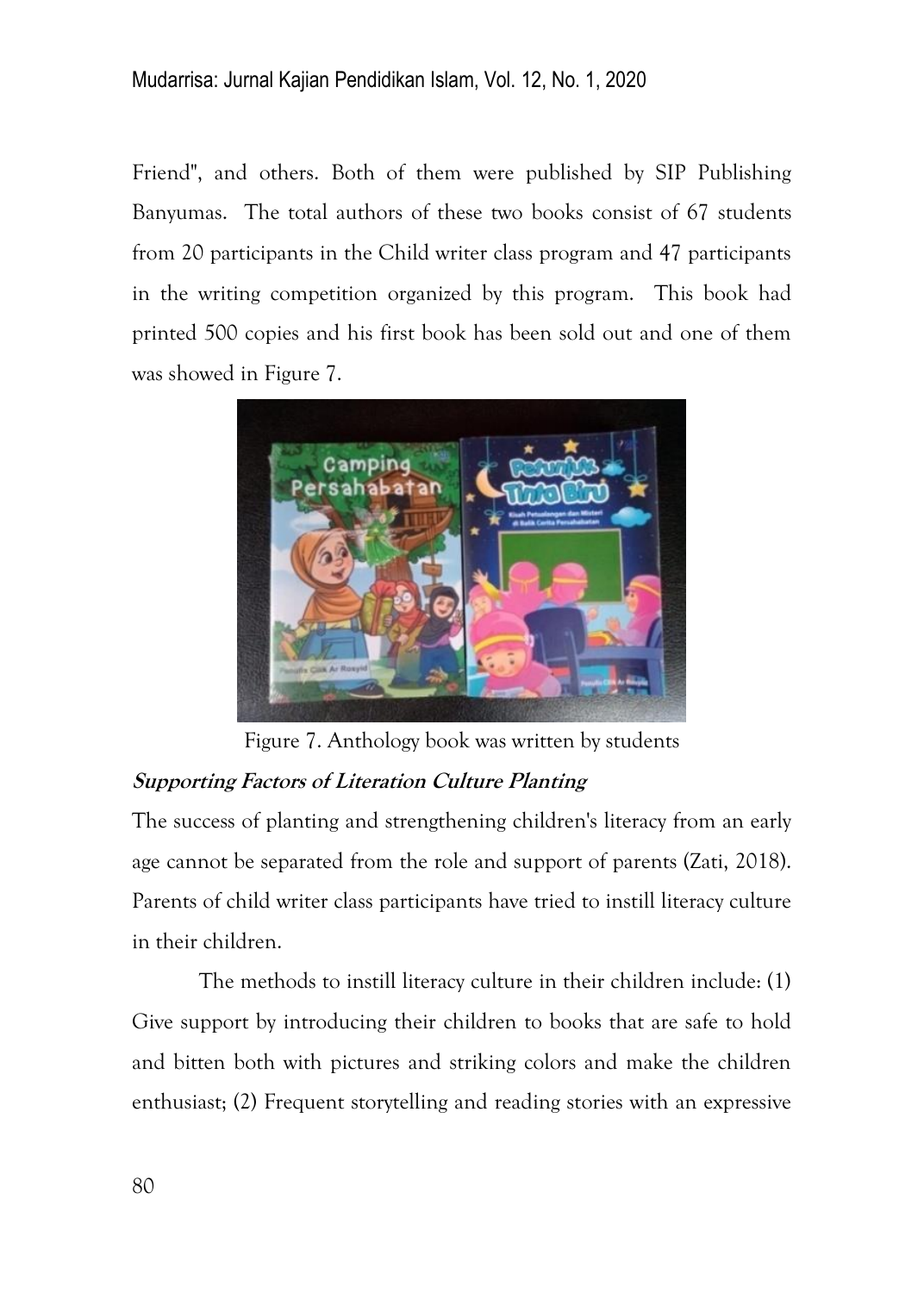attitude so that children always ask to be read stories, especially before going to sleep; (3) When children begin to be able to read, parents begin to provide books at home that are requested by children to buy; (4) Give special time for children to read and write by getting children to write their experiences; (5) Motivate children if the mood of writing decreases through various activities such as inviting them to visit the regional library or museum; (6) Discuss the difficulties that children feel while writing and appreciate their work; (7) Remind, deliver, pick up and facilitate the children's needs during the literacy strengthening program; and (8) Provide a role model for reading to children. The total collection of books by parents of young writers who have reached in amount 400 and 800 copies. Some parents even work as librarians.

Parents hope by strengthening literacy through this program, children can find their true selves (Cho & Lee, 2017; Temirova & Westall, 2015). Besides, children are more honed at their writing talents and the more correct their writing procedures. The students could be more opened to others and able to apply their desires with maximum effort. The biggest hope is that children are more motivated to be more productive in writing so they can publish their works.

## **Child Writer Class Program as a Means of Strengthening Literation Of Elementary School Students**

This child writer class program was very helpful and is closely related to literacy strengthening. This program makes participants able to write children's stories, develop ideas, package character messages into a story and understand the writing better and can describe the intentions and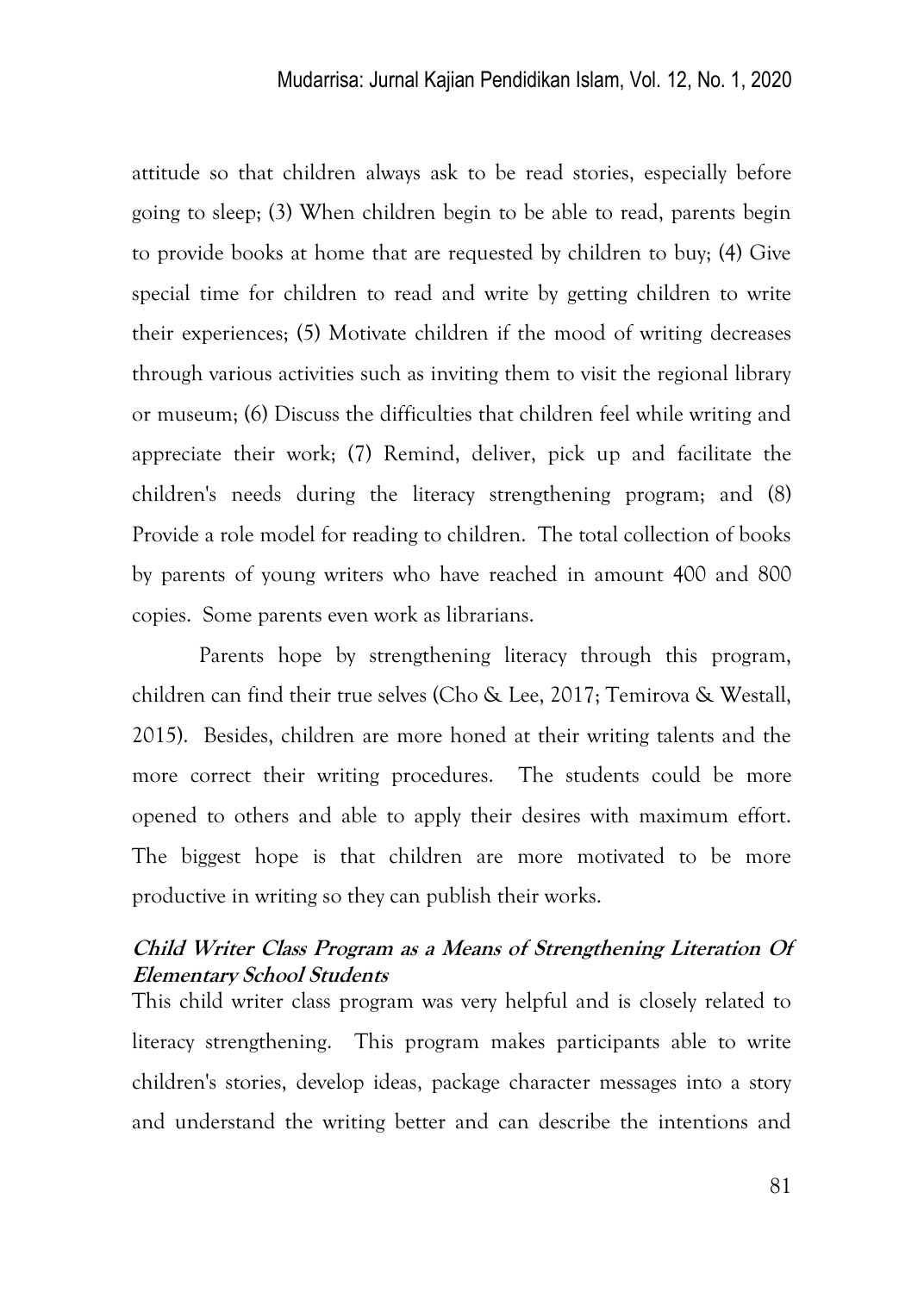objectives in writing. Literacy strengthening must be done early and through this program, more children will be able to produce work and have achievements through their writing because this program provides intensive guidance to participants.

The benefits felt by the participants after joining the program include: Happier and more comfortable when writing; It was easier to understand the wisdom of an event; It was easier to explore ideas if asked by the teacher for writing assignments; After reading, you can get information and add vocabulary; The existence of mental development and perspective so that it is more sensitive and easy to receive goodness; Growing knowledge and understanding makes you more open and confident, and Gaining achievements in the literacy field. Achievements that have been achieved by the participants include works that have been published in children's anthology books, champions of poetry writing competitions, short story writing champions, children's story writing champions, and arithmetic mental competition champions.

The strength of this program is that it can facilitate children and help improve their literacy skills. Participants are more interacting and excited because they enter a community. Efficient learning time with affordable program fees also supports this program. The location of the study is strategic and close to the center of the city make it easy to reach. Besides, this program has a variety of activities that are fun and under the mindset of children.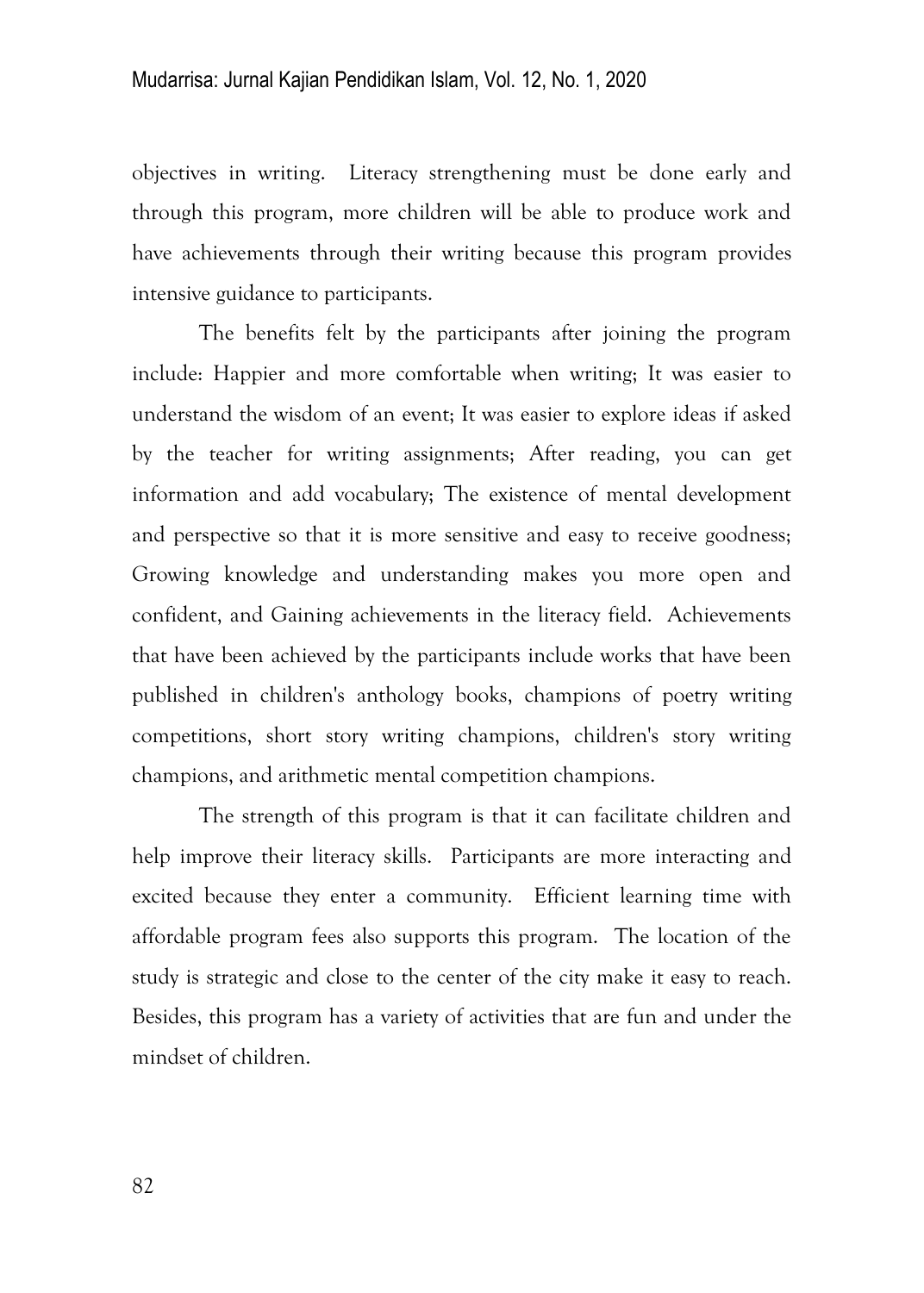The weakness of this program is the lack of optimal management of the program due to a lack of tutors or supervisors. It only can facilitate children who already have an interest in the field of literacy. Besides, they have not been able to provide computer facilities for children who do not have them and cause a gap between participants.

### **CONCLUSION**

Based on the data, it can be concluded that the child writer's class program methods could improve the student's literature interesting. Participants can do literacy activities with fun. This is evidenced by the success of the participants in producing work and feeling the benefits of this program. The literacy culture that has been instilled by parents in the home environment has been strengthened by the existence of this child writer class program.

The method of learning in child writers' classes begins with the activity of telling children's stories to participants. Next, ask the intrinsic elements of the story to the new participants then demonstrating the procedure for writing a story followed by giving feedback to the participants to write and practice story making accompanied by fun activities such as editing. The final activity was in the form of mentoring each participant more intensively. With this, the research was compiled for use by other authors as a reference. This research may not be full as expected by many parties. Hopefully, it can increase knowledge about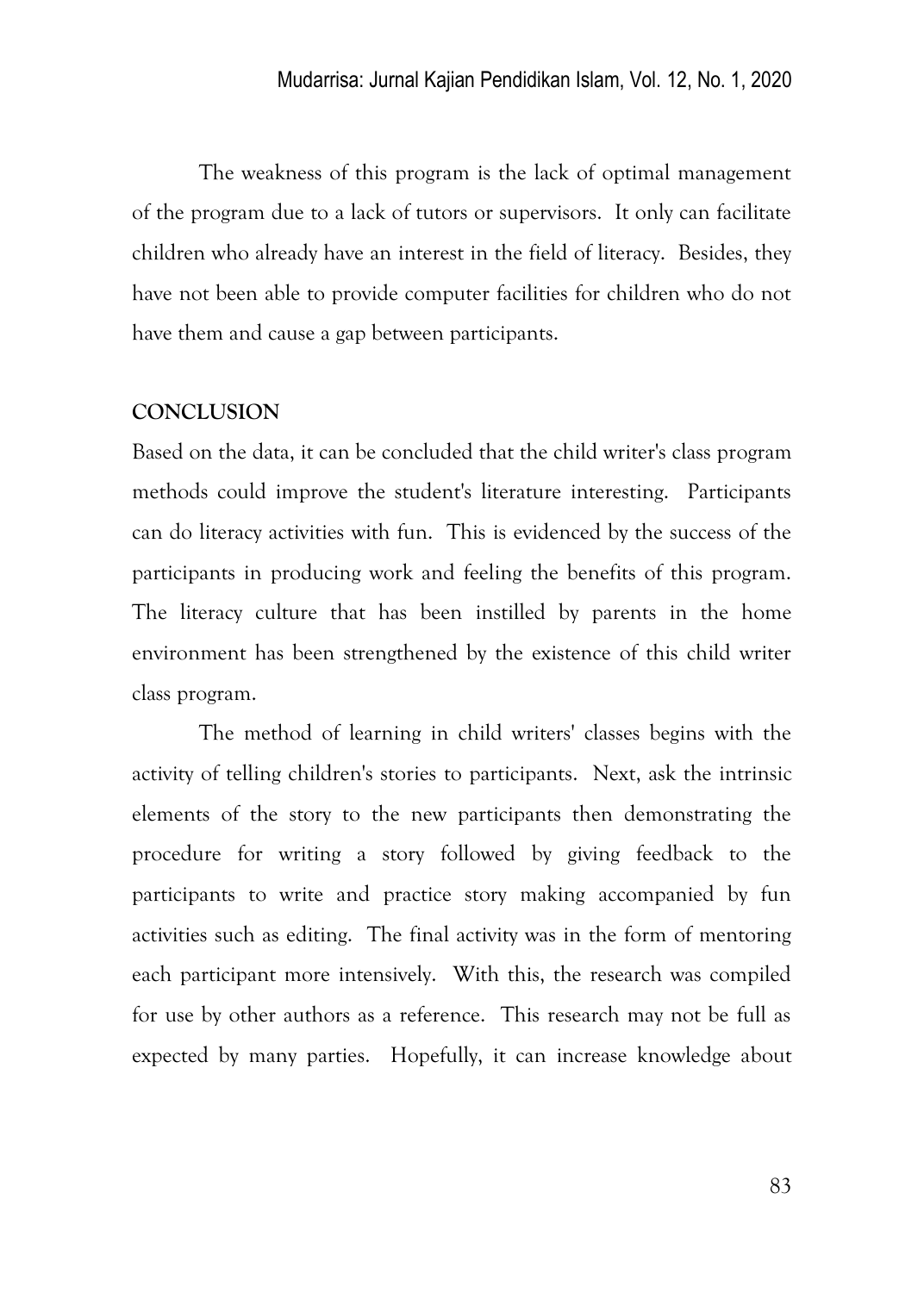methods of strengthening children's literacy. Future research is expected to complement the weakness of this research.

### **REFERENCES**

- Ajisuksmo, Clara R.P, at.al. (2019). Pelatihan Kerajinan *Decoupage* Sebagai Cara untuk Menumbuhkan Budaya Literasi Kaum Perempuan. *Jurnal Abdimas Dewantara, 2(2), 158*—170.
- Cho, K., & Lee, J. (2017). Influence of smartphone addiction proneness of young children on problematic behaviors and emotional intelligence: Mediating self-assessment effects of parents using smartphones. *Computers in Human Behavior, 66, 303*—311.
- Dalman. (2014). Keterampilan Menulis. Jakarta: PT Raja Grafindo Persada.
- Dikdasmen. (2016). Panduan gerakan Literasi Sekolah. Jakarta: Kemendikbud.
- Fakhriyah, F., Masfuah, S., Roysa, M., Rusilowati, A., & Rahayu, E. S. (2017). Student's Science Literacy in The Aspect of Content Science?. *Jurnal Pendidikan IPA Indonesia*, 6(1), 81—87.
- Fakhriyah, F., Masfuah, S., Roysa, M., Rusilowati, A., & Rahayu, E. S. (2017). Student's Science Literacy in The. *Jurnal Pendidikan IPA Indonesia,* 6(1), 81-87.
- Genloot, Annika Angelii & Ake Gronlund. (2013). Improving literacy skills through learning reading by writing: The *iWTR* method presented and tested. Computer & Education, 67, 98-104.
- Kuen Yi Lin, S. C. L. (2018). Effect of Project-Based Activities in Developing High School Students' Energy Literacy. *Journal of Baltic Science Education, 17(5), 867—877.*
- Mangesti P.R Dwi dan Heru Subrata. (2018). Penggunaan Media Gamelan Sederhana dalam Pembelajaran Tembang Dolanan di Kelas IV SDN Sumur Welut 1 Surabaya. *Jurnal PGSD*, 6(9), 1599—1609.
- Moore, Wendy, at.al. (2014). "Strengthening Vocabulary for Literacy: An Analysis of the Use of Explicit Instruction Techniques to Improve Word Learning From Story Book Read-Alouds‖. *Australian Journal of Learning Difficulties*, 19(2), 153-172.